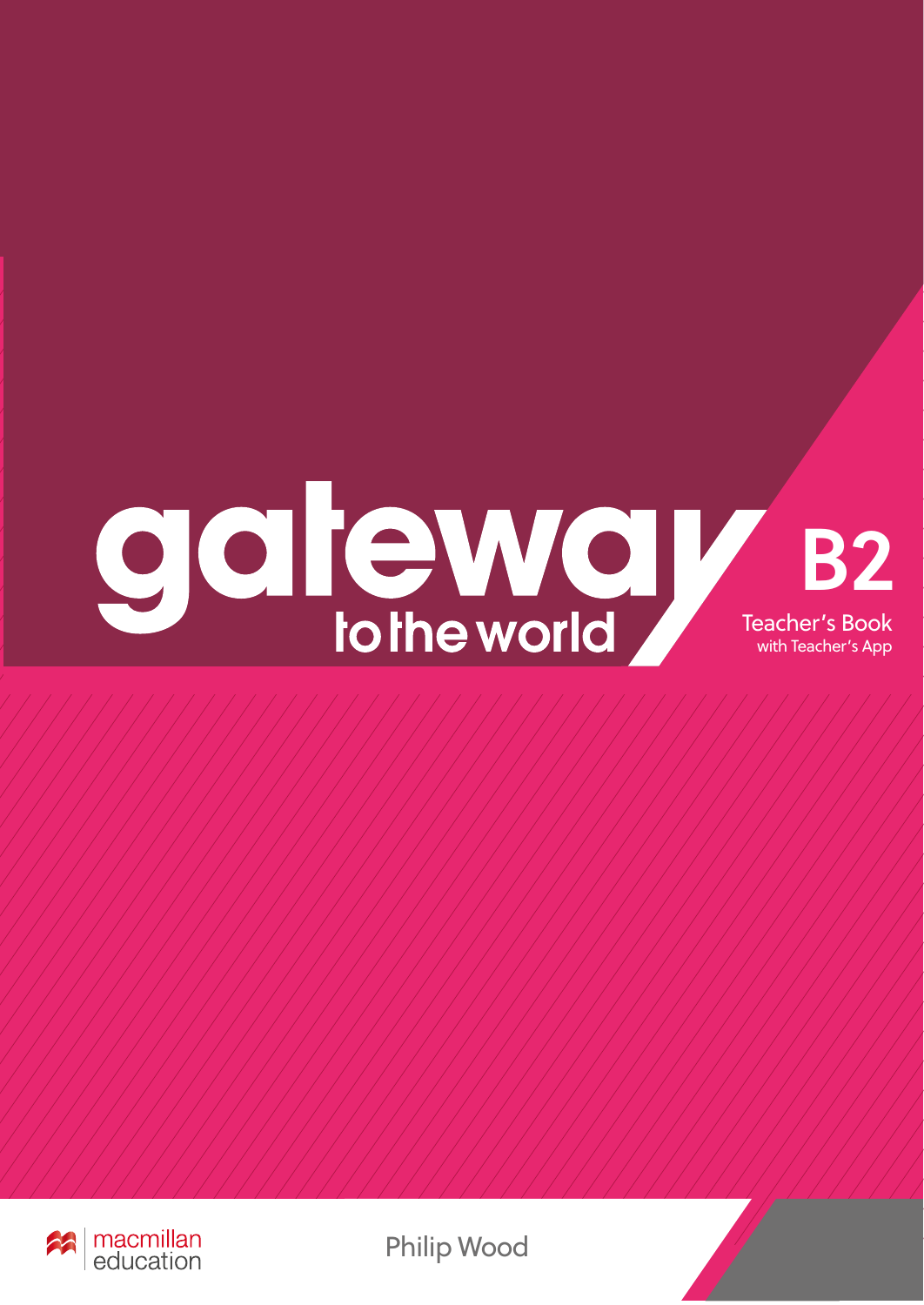# **Vocabulary in context p44**

#### Using a range of adjectives and idioms connected with personality

Book closed. Play 'Last person standing'. The class stands up. Students in turn have five seconds to say an adjective to describe personality. If they can't think of one that hasn't been said, they sit down. The last person standing wins.

#### Warmer

#### **1 15**

*•* Pre-teach or elicit the meaning of the adjectives in the box. Use the words in sentences to show the meanings, for example:

*broad-minded*: Dan's parents are very broad-minded. He's dyed his hair green, but that isn't a problem for them.

*down-to-earth*: Beth is very down-to-earth. She says what she thinks, and she doesn't think she's cool or very important.

*impetuous*: Jack is very impetuous. He doesn't think before he acts.

- *reserved*: Abby is quite shy and reserved. She doesn't usually say or show how she feels or what she thinks. *resourceful*: Tom is very resourceful. When there's a difficult situation, he'll always find a solution.
- *•* Before students do the task, make clear that they should only complete sections O, C and E at this stage.

# **Mixed ability**

To help less confident students, write on the board the words needed for each text. Tell them one word won't be used in each set.

O *resourceful, broad-minded, down-to-earth* C *reserved, impetuous, laid back, outgoing* E *reserved, outgoing, resourceful*

#### **Answers**

a broad-minded **b** down-to-earth **c** resourceful **d** impetuous e laid-back f outgoing g reserved

#### **2 16**

*•* Pre-teach or elicit the meaning of the adjectives in the box. As in exercise 1, use the words in sentences to show the meanings, for example:

*considerate:* George is always very kind, and he thinks of other people. He's very considerate.

*resilient:* When something bad happens to Ella,

she always gets up again and stays positive.

She's very resilient.

*tactful:* Conor always says the right thing, and he never offends people. He's very tactful.

*untrustworthy:* I would never lend Laura money or tell her a secret. She's really untrustworthy.

*•* Students complete A and N.

#### **Answers**

h tactful *i* considerate *j* selfish **k** untrustworthy I self-confident **m** moody **n** insecure **o** resilient

# **OUR STRENGTHS**

#### **3 speaking 17**

- 1 a party animal 2 a pain in the neck 3 a great laugh
- 4 a wallflower 5 a big mouth 6 a bright spark 7 a live wire
- 8 a social butterfly
- *•* Write the following headings on the board: *adjective, synonym, antonym.* Ask students to copy and complete the table in their notebook.
- *•* Make clear that there may not be an exact opposite or similar adjective in exercises 1 and 2 for every word in the box. (There is no clear opposite or similar adjective for *energetic*.)

*big-headed* – behaving in a way that shows that you think you are very important or intelligent; the opposite of *modest cheerful* – behaving in a happy, friendly way; the opposite of *moody*  and *serious easy-going* – calm and not easily upset; similar to *relaxed* and *laid-back*

*energetic* – very active and with a lot of energy; the opposite of relaxed

*humble* – not proud and not thinking that you are better than other people; similar to *modest* (the opposite of *big-headed* in this exercise)

*introverted* – tending to concentrate on your own thoughts and feelings; similar to *reserved* (and *shy* in this exercise) and the opposite of *extroverted* and *outgoing*

*loud* – used for describing a person who talks in a loud and confident way that annoys other people; the opposite of *quiet loyal* – willing to support, work for or be a friend to someone, even in difficult times; the opposite of *untrustworthy*

*narrow-minded* – disliking or not interested in ideas or cultures different from your own; the opposite of *broad-minded sensitive* – showing that you care about someone or something and

do not want to cause offence; similar to *tactful* and *diplomatic* (NB *sensitive* can also mean *likely to become angry or upset easily*) *shy* – nervous and embarrassed in the company of other people, especially people who you do not know; similar to *quiet* and *reserved* and the opposite of *talkative* and *outgoing*

*sociable* – a sociable person is friendly and enjoys being with other people; similar because sociable people are often *talkative* and *outgoing*; sometimes the opposite of *quiet*

*tactless* – someone who is tactless is not careful about the way that they speak or behave towards other people and so often upset them; the opposite of *tactful*

#### **Possible answers**

#### **4 18**

#### **Answers**

#### Use it … don't lose it!

#### **5 speaking**

- *•* Before they start speaking, give students time to write down three or four adjectives or idiomatic expressions for each profession. Encourage them to write as wide a range of adjectives and expressions as possible.
- *•* Emphasise that students need to explain why the adjectives and expressions they have chosen go with each profession.

 $Homework$  Workbook page 30

43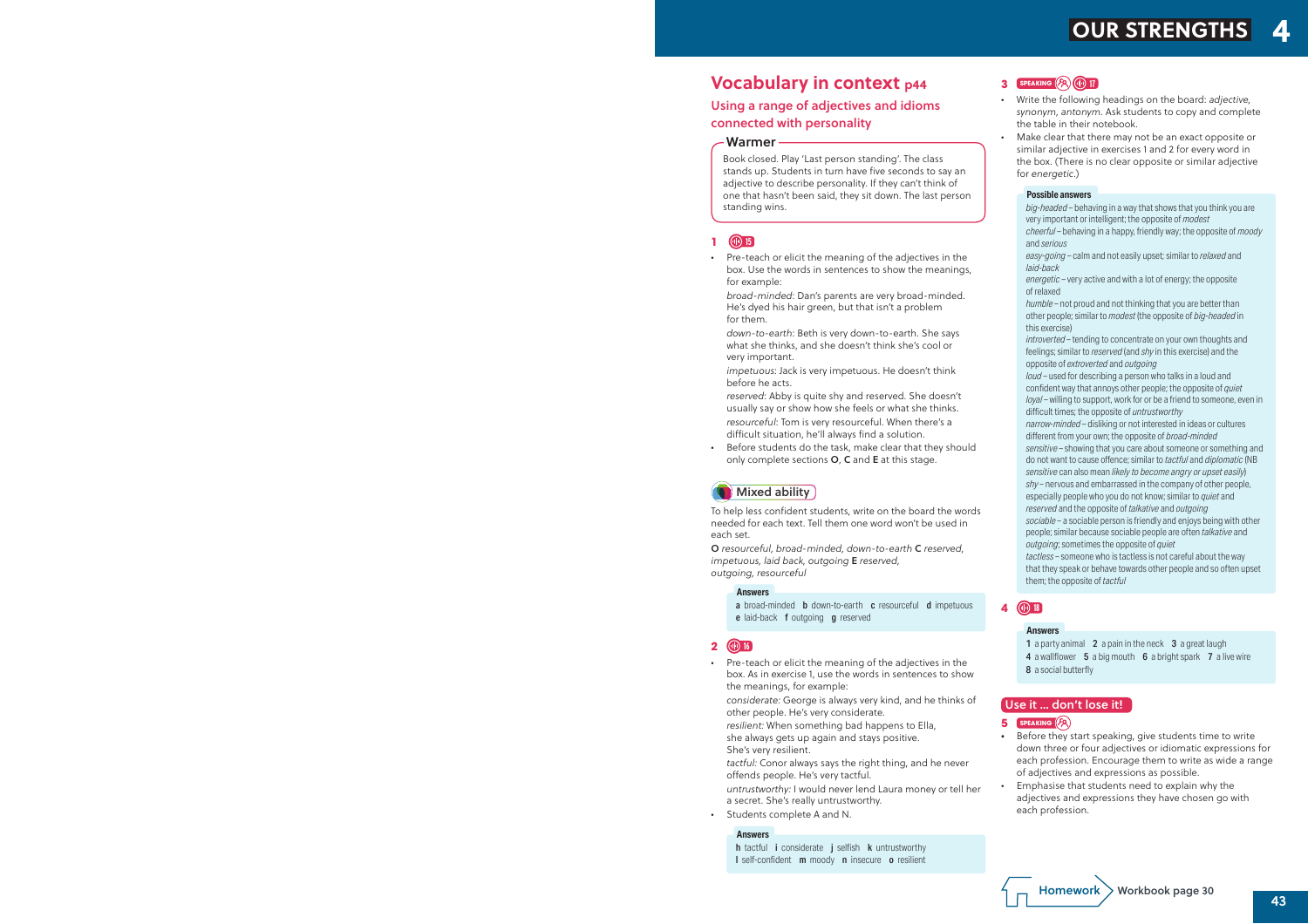**2** Students can work in pairs, helping each other find and correct the mistakes.

#### **Answers**

- 1 I'm going to try harder to listen to others in group discussions.
- 2 Einstein was one of the most famous introverts in the world of science.
- 3 Mexico is slightly bigger than Indonesia.
- 4 She's the friendliest person in this class.
- 5 I think Jack is more laid-back than Sam.
- 6 She's the moodiest person I know.
- 7 Try to do the exercise more quickly.
- 8 You need to get here much sooner.
- 9 She did far better than me in the test.
- 10 Poland is more further from England than Germany.

While the students are doing the task, write or project these questions on the board:

- *1 Who's the happiest or most cheerful person you know?*
- *2 How do they show they're happy?*
- *3 What behaviour of theirs could you copy to make yourself feel happier?*

After checking answers with the class, ask some fast finishers for their answers to the questions on the board.

In more capable classes, have a class discussion on the topic of: Do you think you can make yourself feel happier by imitating the behaviour of happy people?

#### **4 speaking**

#### **Answers 3**

a the most unusual **b** funnier **c** better **d** more quickly e longer **f** more closely **q** happier **h** the most/more cheerful i harder *j* further **k** the happiest I more dynamically m faster **n** more colourful **o** firmer **p** more positive **q** easier

### Fast finishers

• Tell students that they can only choose one person for each description and both of the students in each pair must agree.



- a Sentence 1: short adjective; add *-er* Sentence 2: short adjective ending in consonant-vowelconsonant; double final consonant and add *-er* Sentence 3: short adjective ending in *-y*; drop final *-y* and add *-ier* Sentence 4: long adjective; add *more* before adjective
- **b** worse, farther/further
- c Short adjectives: *the* + adjective + -*est* short adjective ending in consonant-vowel-consonant; double final consonant and add -*est* short adjective ending in -*y*; drop final -*y* and add -*iest* Long adjectives: *the* + *most* + adjective
- d Comparative adverbs: Add *more* before the adverb. Superlative adverbs: Add *the most* before the adverb (usually).
- e hard: harder, (the) hardest early: earlier, (the) earliest late: later, (the) latest long: longer, (the) longest soon: sooner, (the) soonest good/well: better, (the) best
- bad/badly: worse, (the) worst
- far: farther/further, (the) farthest/furthest
- f Big difference: far, a lot, much, significantly, way (informal) Small difference: a bit, a little, slightly



To simplify the activity, ask less confident students to answer the first four questions first.



To make the activity more challenging, tell the more confident students to write a reason to explain their choice for each question.

#### **5 speaking**

- Ask the pairs from exercise 4 to join with another pair for this task. Each group decides on a name for each category.
- *•* After students guess the name for the first description, ask the named student if they agree with this answer and why. Repeat this step with each of the descriptions.

# **Grammar in context 1 p46**

Using comparatives, superlatives and other ways of making comparisons

#### **Warmer**

Tell the class you're going to describe a country and they have to guess which one it is:

*see the bigger picture* – see a whole or complete situation, including all the things that it affects, not just one part of it

*It is smaller than the US but bigger than India. It's got one of the largest deserts in the world and one of the longest coasts. It's probably got some of the best beaches, too. And it's got some of the most dangerous animals! Only two countries reach further south than it – Chile and Argentina. It's the biggest island in the world. Perhaps its most famous animal is the kangaroo.* Tell the class to listen again and to write down all the

comparative and superlative forms they hear.

Australia smaller, bigger, largest, longest, best, most dangerous, further, biggest, most famous

#### **Answers**

- **1** If you didn't set the Flipped classroom video for homework, watch the video in class before working through the activities.
- *•* Before students do the task, ask them to read the sentences in pairs to identify which sentences contain comparative adjectives and which ones contain superlative adjectives.

#### **Flipped classroom** Œ

#### **Answers**

## <u>A</u> OUR STRENGTHS A RESERVED BY A RESERVED BY A RESERVED BY A RESERVED BY A RESERVED BY A RESERVED BY A RESERVED BY A RESERVED BY A RESERVED BY A RESERVED BY A RESERVED BY A RESERVED BY A RESERVED BY A RESERVED BY A RESERV **OUR STRENGTHS OUR STRENGTHS**

Tell students to look again at the personality quiz on page 149. Ask them to write three more sentences beginning that show if someone is an introvert or extrovert. They can then read some of their sentences to the class once the answers for exercise 3 have been checked.

**4** Students can do this task in pairs to help each other to work out the meaning from the context.

*relate to* – able to understand a situation or the way that someone feels and thinks

*countless* – very many, especially more than you think is reasonable *the life and soul of* – very lively and entertaining on social occasions *bring to the table* – raise for discussion

*rise to the occasion* – deal successfully with a problem or situation that is especially difficult

*take centre stage* – be in a position in which someone or something is attracting a lot of interest or attention

*in the spotlight* – a situation in which you get a lot of public attention

#### **Possible answers**

## **5** Critical thinkers

- *•* Before students do the task, ask them to think about some rich, famous or powerful people. Do they seem more like introverts or extroverts?
- *•* Remind students that the objective is to justify their opinion and give suitable examples.

I think that a lot of what the blog post discusses is true and fair. For example, it's true that society pays more attention to extroverts but that it's OK to be introverted. However, the blog post makes lots of generalizations about the skills and qualities that introverts and extroverts have or don't have that aren't necessarily true for everyone. I also don't think it's fair to categorise people as either introverts or extroverts as most people are often a mix of of the two depending on the situation.

#### **Possible answers**

You may want to ask students to watch the Flipped classroom video for Unit 4 as homework, in preparation for the grammar lesson.

# **Reading p45**

#### Reading for gist, specific information; inferring the meaning of words from context

Write the words *introverts* and *extroverts* on the board. Ask the class what the difference between introverted and extroverted people is. Elicit the adjectives *quiet, shy* and *reserved* to describe introverted people and *outgoing, sociable* and *energetic* to describe extroverts. Tell the class that they're now going to do a short questionnaire to see how introverted or extroverted they are.

#### Warmer

### **1 speaking**

• After students do the task, as an open class discussion, ask several students for their thoughts on the personality test and the reasons for their opinion.

Student's own answers.

**Answers**

**2** Before students do the task, ask them where they are more likely to find the answers (in the first and last paragraphs).

Susan Cain's book *Quiet Power* and the importance of knowing that it is ok to be introverted and that introverted people add value to a team.

#### **Possible answer**

#### **3 19**

- *•* Ask the class to carefully read the first question only. They should then read the text quickly until they come to the section that deals with the information in this question. Once they have answered question 1, they should use the same procedure with question 2, and so on.
- *•* Remind students to concentrate on the ideas in the question and the text. They shouldn't just try to match individual words in the question and the text.

- 1 a incorrect … *What's so special about that?, you're wondering.*  (paragraph 1)
- **b** incorrect There is nothing in the text to suggest this.
- c correct *So, I thought I'd share some of the ideas I learned.* (paragraph 1)
- 2 **a** incorrect There is nothing in the text to suggest this.
- b incorrect ... *some of the most creative people in history …*  (paragraph 3)
- c correct *… we should all be trying to be the life and soul of the party. …* (paragraph 3)
- 3 **a** incorrect There is nothing in the text to suggest this.
- b correct … *the talents of the quieter members of the group are taken less seriously …* (paragraph 4)
- c incorrect There is nothing in the text to suggest this.
- 4 a correct ... *that doesn't mean that you can't do things like stand up and give a presentation* ... (paragraph 5)
- **b** incorrect There is nothing in the text to suggest this.
- c incorrect There is nothing in the text to suggest this.

## Fast finishers >>

#### **Answers**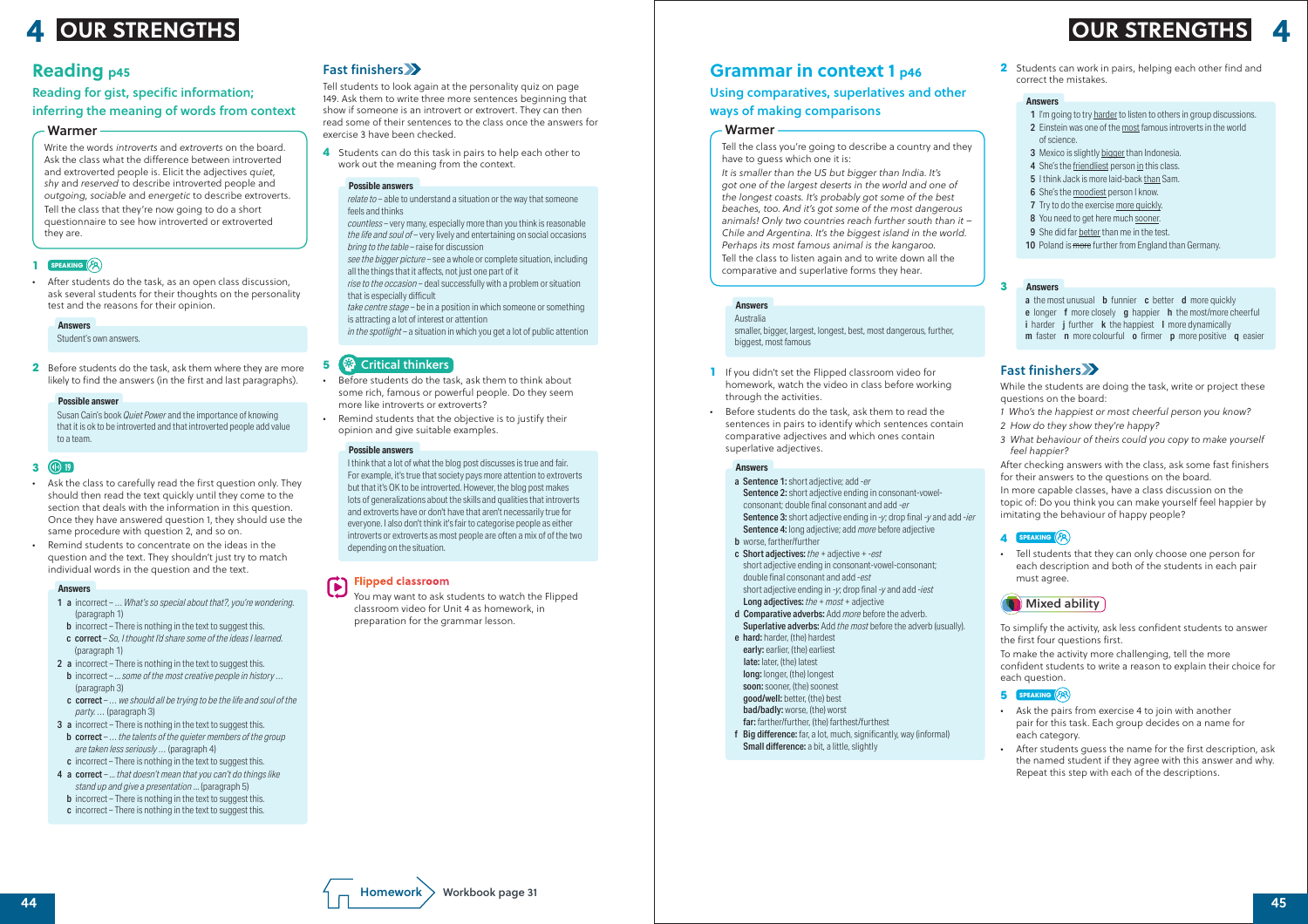It says that national stereotypes are common. Also, research shows that people from different countries do indeed have different personalities. However, the stereotypes we have about people from different countries are often incorrect.

#### **Possible answers**

# **GREAT THINKERS**



- **5** The *Colour-Symbol-Image* thinking routine helps students to represent ideas in a range of non-verbal forms. This can improve students' comprehension and ability to reflect on ideas, particularly if they think visually.
- *•* Students work through the first three stages individually. Emphasise that there are no right or wrong answers here; the choice of colours, symbols and images will be personal for each student. Point out that they need to write some brief notes explaining what each one means for them.
- *•* When students discuss their answers in stage 4, emphasise that they should not criticise each other's choices or artistic ability. Instead, they should show interest in the visual representations of the rest of the group and behave in a supportive and non-judgemental way.
- *•* At the end of the group discussion, invite groups to show and explain some of their images to the rest of the class.
- *•* Finally, ask the class: *How useful do you think the Colour-Symbol-Image thinking routine is? Do you think you might use all or part of it in the future? How?*
- **6 speaking**
- When students discuss the three questions, encourage them to use the language in the 'Expressing opinions' section in the Writing bank in Unit 3, on page 41 of the Student's Book.
- *•* After the group discussion, elicit opinions about the questions from various groups. Encourage them to give reasons for their answers.



- *•* Allow students some time to think about how to answer this question and to write down reasons and examples to support their thoughts.
- *•* Do this as an open-class discussion. You might also ask the class: *Where do we get our stereotypes from? Our parents? Our friends? The media?*

# **LEARNER PROFILE**

1 old 2 on the Internet 3 Both are correct 4 other factors 5 prove 6 agrees 7 don't immediately trust 8 prove regional differences

- Direct students to the Learner profile on page 142. Explain that students should grade themselves from 1 to 5 for how open-minded they think they are towards other people.
- *•* As a possible follow-up activity, students work in small groups and talk about an open-minded person that they know.

#### *GREAT LEARNERS GREAT THINKERS* **p48**

### Thinking about regional and national personalities and stereotypes

Ask students if they can remember what *The big five personality categories* are. If not, tell them to look at the text on page 44 of the Student's Book. Write the answers on the board (*Openness to experience, Conscientiousness, Extroversion, Agreeableness, Neuroticism*).

Books closed. Give students the five descriptions below. Tell them to match each description to a personality category on the board.

*You are outgoing.* (*extroversion*)

*You often feel stressed and worried.* (*neuroticism*) *You like to try new things.* (*openness to experience*) *You care about others and are tactful.* (*agreeableness*) *You control your impulses and are good at dealing with difficult situations.* (*conscientiousness*)

#### Warmer

#### **1 speaking**

- Students discuss and write down their opinions about people from each country.
- *•* When the pairs tell the class their ideas, encourage them to give reasons for their opinions. Ask if the rest of the class agree or disagree and, again elicit reasons for their opinions.

- a boredom **b** distractions **c** disappearance **d** relaxation
- e researchers f concentration g writer h inactive
- i creativity *j* scientists **k** musicians I freedom **m** laziness
- n depression

#### Language notes

### **2 video**

• Make it clear that students will have to write down the answers while they are watching the video.

Scotland – a bit introverted, very agreeable, friendly; Wales – a bit more neurotic, way more open; England (in cities like Cambridge) – open to new ideas, not very friendly

#### **Answers**

### **3 video**

# **4 LOUR STRENGTHS**

**6** Books closed. Explain that students have just looked at how to use comparatives and superlatives to make comparisons. Ask: *Can you think of other constructions with adjectives and adverbs that we can use to compare things?* Write on the board: *as* and *less* as prompts.

> *•* Before students watch again, pre-teach or elicit the meaning of *over the ages* (*during a very long period*) *and accurate* (*precise/correct*)*,* both of which are heard in the video.

#### **Answers**

- 1 further/farther you run, the healthier 2 older you are/get, the easier 3 further/farther and further/farther away 4 so well as 5 are not/aren't as/so good as
- **8** Do this as a whole-class activity. The person who answers should also explain what the expression means or when it can be used.
- *•* After checking answers, suggest that students learn these common expressions by heart.

- **4** Ask students to name five countries. Then ask the class to say what the people are like in those countries. After brainstorming as a class, ask students to categorise if they think each idea is a fact or if it is a stereotype.
- *•* In order to focus students' answers, you can write or project these three questions on the board while they are reading the text:

*Do we have stereotypes about people from a lot of different countries?*

- *Do people from different countries actually have different personalities?*
- *Does the real personality of people from different countries correspond to the stereotypes we have about them?*

**1** When you have checked the answers, ask the students to underline the word stress in each noun. You then say one and students check (*inventor, leader, psychologist, assistant, historian).*

#### leader, psychologist, assistant, historian

#### **Answers**

**2** Before doing the task, *discuss with the class what an abstract noun means* (*a noun describing a feeling or an idea, e.g. hunger*) *and contrast it with a concrete noun*  (*a noun describing something that physically exists, e.g. food*)*.*

## **Mixed ability**

For less confident classes, before students do the exercise, teach or elicit some common suffixes for abstract nouns, with examples (e.g. conversation, kindness, contentment, creativity). More confident students can add any other nouns they know to the list.

shyness, freedom, preference, appearance, involvement, connection/connector, relative/relation/relationship

#### **Answers**

- **3** Ask less confident students to look at exercises 1 and 2 to make a list of suffixes. Remind them that they can see a list of the prefixes from Unit 3 on Student's Book page 42.
- **Exam tip** Explain that this is a word formation task.
- *•* Students should read the text once quickly to get the general meaning.
- *•* Students should look at the words just before and after each gap. These can help them to decide what type of word is required. Usually, to change the grammatical category (function) of the word, we will need a suffix, for example -*ion* to make a noun, -*ly* to make an adverb, etc. To change the meaning of the word, we will need a prefix, for example *im*- or *un*- to make the word negative, etc.
- *•* Remind students that they may need to change the spelling of the word. For example, to change the word *strong* to its noun form, *strength*. Also, they should look carefully to decide if the word needs to be in the plural form.
- *•* Finally, students should read the completed sentence and check that their answer makes sense.

#### **Answers**

Many suffixes are pronounced with a schwa sound /ə/: *inventor*, *leader*, *assistant*, *historian*, *shyness*, *freedom*, *preference*, *appearance*, *involvement*, *connection*

### Use it … don't lose it!

#### **4 speaking**

• To help focus the discussion, write these questions on the board: *Do you think being bored is good for us? Does it help us to relax or be more creative? Or do you think being bored makes us lazy or even depressed?*

- a We use *as … as* to say two things are the same.
- b We use *not as … as, not so … as* or *less … than* to say that the second person or thing is more … than the first one.
- **7** With less confident classes, do the first question with the whole class to help students understand how to do the activity.

#### **Answers**

#### **Answers**

- 1 never This expression can be used when someone arrives late or does something later than they should have done; it's often used sarcastically.
- 2 done It's easier to say you should do something difficult (e.g. to stop worrying) than to do it.
- 3 better Used when we think something should be done as quickly or as early as possible.
- 4 safe It's better to take precautions than to have problems later because you didn't take them.
- 5 merrier The more people involved, the better an event will be.
- 6 worse This situation was already bad and now it's getting even worse.

#### **Answers**

#### Use it … don't lose it!

#### **9 SPEAKING**

*•* Students write their mini-dialogues in pairs. Then, ask for volunteers to perform their dialogues for the class. Encourage the use of suitable intonation in the performances.

 $Homework$  Workbook page 32

# **Developing vocabulary p47**

#### Using a variety of noun suffixes

Write on the board: *teacher*, *musician*, *biologist*. Ask in each case what the root word is and what the suffix is. Then elicit other examples from students. Elicit if students know any other noun suffixes.

#### Warmer

Root words: *teach*, *music*, *biology*; Suffixes: -*er*, *-ian*, *-ist*; Other examples: driver, librarian chemist; Other noun suffixes: *-ment, -ion, -ence, -ness, -ship, -dom*

#### **Answers**

# **OUR STRENGTHS OUR STRENGTHS**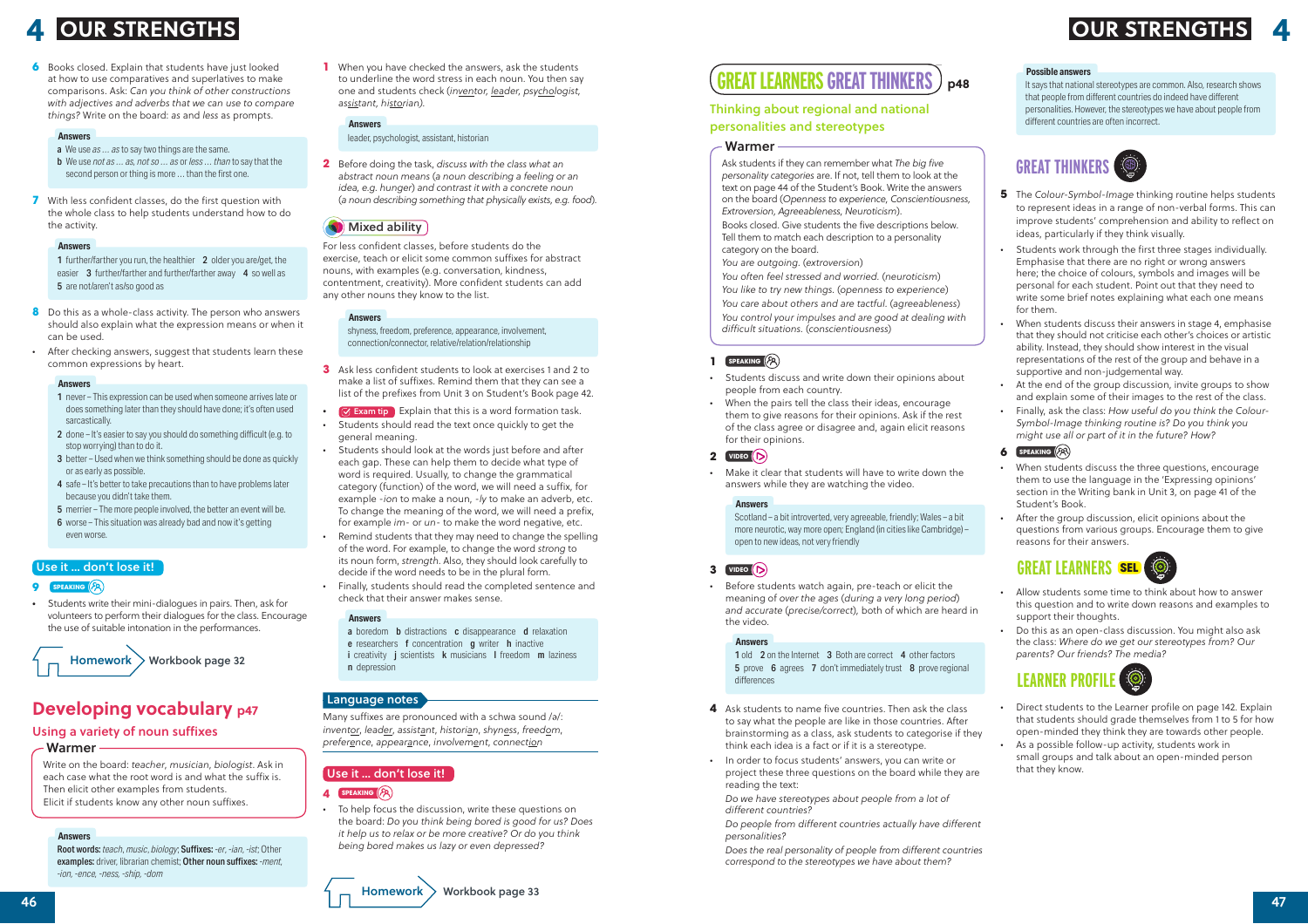Ask more confident students to try to answer the questions without looking at the text.

Less confident students can keep their books open and refer to the text.

- 1 12 2 archaeologist and explorer 3 in the British Museum
- 4 clear away a mountain of sand 5 Belzoni's graffiti in Italian celebrating his discovery

#### (编) Culture notes

#### **Answers**

In 1803, Belzoni went to England, where he hoped to find work as a hydraulic engineer. To support himself in the meantime, he worked as a strongman. In 1815, Belzoni made a proposal to the ruler of Egypt for a hydraulic engine. His proposal was not accepted. However, Belzoni was later given permission to transport a 2.7-metre statue. *The Younger Memnon* is an Ancient Egyptian statue depicting Pharaoh Ramesses II. Using Belzoni's hydraulics and engineering skills, hundreds of workmen pulled the statue on rollers by ropes to the bank of the Nile. Napoleon's soldiers had tried to remove the statue almost 20 years earlier, but they didn't have the skills to do so.

- 1 mathematics, astronomy and physics
- 2 It provided a new mathematical description of the universe.
- 3 After he saw an apple fall from a tree.
- 4 a statue of Newton
- **3** Ask students which modal verbs can be used to talk about ability in the present and past (*can/can't and could/ couldn't*). Ask if students know any other structures to talk about ability.
- *•* Then, ask student to read sentences 1–8 out loud to see if their ideas were included before doing the task.

Explain to students that we use *were able to*/*managed to*/ *succeeded in* to refer to one specific occasion in the past, e.g. *The other team was very good but we were able to win*. Point out that the verb after *succeeded in* is a gerund: We succeeded in scoring a goal.

#### Use it … don't lose it!

#### **7 speaking**

*•* When students finish sharing their sentences, say: Continue working in pairs, with your books closed. Tell your partner what you can remember about what they said.

**4** When checking answers, elicit why each answer is correct and which rule from exercise 3 applies.

#### **Possible answers**

- 1 was able to one specific occasion in the past, (Rule e)
- 2 managed one specific occasion in the past and *succeeded* isn't followed by *to* + infinitive, (Rule e)
- 3 be able to infinitive, (Rule c)
- 4 was able to one specific occasion in the past, (Rule e)
- 5 couldn't negative form for one special occasion in the past, (Rule f)
- 6 will be able to ability in the future, (Rule b)
- 7 managed to one specific occasion in the past, (Rule e)
- 8 could swim general ability in the past, (Rule d)
- 9 couldn't read general ability in the past (Rule f)
- **5** Before students do the task, make clear that they should use only one word in each gap. If appropriate for the class, students can work in pairs.

#### **Answers**

**a** can; sentence  $6$  **b** will be able to; sentence  $2$  **c** to be able to, being able to; sentences 7 and 1 **d** could; sentence 4 e was/were able to, managed to, succeeded in; sentence 5 f couldn't; sentence 3 **g** could; sentence 8

Tell students that *could* can be used to refer to one specific occasion in the past when it is followed by a verb of the senses: *When I came into the kitchen, I could/was able to smell burning.*

#### Culture exchange  $\left\langle \left\langle \right\rangle _{i}\right\rangle$

#### **Answers**

#### **Answers**

a could **b** able **c** to **d** can **e** in **f** couldn't **g** was h be *i* will

### **Mixed ability**

While students do the task, write or project the following questions on the board:

- *1 How many people could Belzoni carry?*
- *2 What two jobs did Belzoni have in Egypt?*
- *3 Where can you see* The Younger Memnon *today?*
- *4 What did Belzoni have to do to find the temple at Abu Simbel?*
- *5 What can you see today inside the Pyramid of Khafre?*



#### Language notes

• Write on the board a list of areas students can consider: *paintings*, pictures of human anatomy, pictures of flying machines, ideas for robots, ideas for helicopters.

For me, the most impressive thing that da Vinci did was to write using mirror script because I think that would be really difficult to do, especially when you see how clear the handwriting is in his notebook.

#### **Possible answers**

## **4 LOUR STRENGTHS OUR STRENGTHS OUR STRENGTHS**

# **Grammar in context 2 p50**

#### Using articles; expressing ability in the past, present and future

Write these film titles on the board: *Star Wars: New Hope*, *Lion King*, *Captain Marvel.* Ask the class if *a* or *the* are missing in any of the film titles. Students then prepare their own article quiz for a partner.

#### Warmer

Star Wars: *A New Hope*, *The Lion King*, *Captain Marvel* (no article)

#### **Answers**

- **1** Read sentences 1–6 out loud. After each sentence, ask a question about how articles are used in it. For example, after sentence 1, ask: *Why do we use the and not a?*  (*We always use* the *before superlative adjectives*.)
- *•* Students do the task in pairs.

#### **Answers**

a  $a$ /an,  $3$  b the,  $4$  c no article,  $6$  d no article,  $2$  e the,  $5$ f the 1

- **2** Before doing the task, ask students if they know who Isaac Newton was and what *alchemy* is. (Alchemy is the practice of trying to change metals into gold. It isn't possible.)
- *•* When checking answers, elicit why each answer is the correct one by matching them with rules in exercise 1.

#### **Answers**

**a** a (Rule a) **b** the (Rule f) **c** a (Rule a) **d** the (Rule e) **e**  $-$  (Rule c) f the (Rule e)  $g$  an (Rule a)  $h$  a (Rule a)  $i - (Rule d) i a (Rule a)$ **k** an (Rule a)  $\bf{l}$  a (Rule a)  $\bf{m}$  a (Rule a)  $\bf{n}$  – (Rule d)  $\bf{o}$  a (Rule a) **p** a (Rule a) **q** the (Rule e)

## Fast finishers >>

While students are doing the exercise, write or project these questions on the board:

- *1 What subjects did Newton do research in?*
- *2 What did Newton's* Principia *do?*
- *3 According to one story, how did Newton discover the idea of gravity?*
- *4 What is now at the National Library in London?*
- *Ask Fast finishers to answer the questions.*

# **Listening p50**

#### Listening for specific information

Tell students to look at the list of personality adjectives on page 54. Ask them to decide individually which five of the adjectives are most important for someone who wants to be a painter/artist. Students then discuss and explain their choices in pairs.

#### Warmer

creative – allows them to invent or paint; curious – they can find inspiration anywhere; imaginative – this allows an artist to create/ paint things that don't exist and be creative; resilient – allows an artist to recover quickly from criticism; sensitive – this permits them to understand feelings

#### **Possible answers**

#### **1 speaking**

*•* To encourage discussion, draw a mind map on the board with *Leonardo* written in the centre and four lines pointing to the words: *Who? When? Where?* and *Famous works?*

You can see a book showing the bones in a hand and arm. There are notes In between the illustrations. It could be one of Leonardo da Vinci's books.

## (編) Culture notes

#### **Possible answers**

Leonardo da Vinci (1452–1519) was born in Italy. He was an artist, engineer, inventor and architect. His most famous paintings are *The Mona Lisa* and *The Last Supper.* He studied human anatomy, e.g. his drawing *Vitruvian Man*, and designed inventions, such as the flying machine*.*

#### **2 20**

*•* Pre-teach or elicit the meaning of *masterpiece.*

- 1 False They mention the *Mona Lisa* but don't discuss it in detail.
- 2 False not mentioned
- 3 True *Leonardo was able to write backwards, from right to left. It's called mirror script because you need a mirror to be able to read the words the right way.*
- 4 False not mentioned
- 5 False not mentioned
- 6 True *He covered more than seven thousand pages.*

#### **Answers**

#### **3 20**

- *•* Tell students to make notes on the answers as they listen.
- *•* After students listen, they work in pairs to compare their notes and write full sentences.

- 1 They were the things that he wanted to do, investigate or learn.
- 2 One of the following: calculate the size of Milan and its suburbs, describe the jaw of a crocodile, construct glasses to see the Moon larger, discover how a fish in the water can be faster than a bird in the sky
- 3 He was able to write from right to left (*mirror script*).
- 4 Because paper was expensive.
- 5 Scientists at Stanford are using his drawings of birds' wings to answer some of Leonardo's questions about flight.
- 6 He didn't see them as being separate.

## **4**  $\bigcirc$  Critical thinkers

#### **Answers**

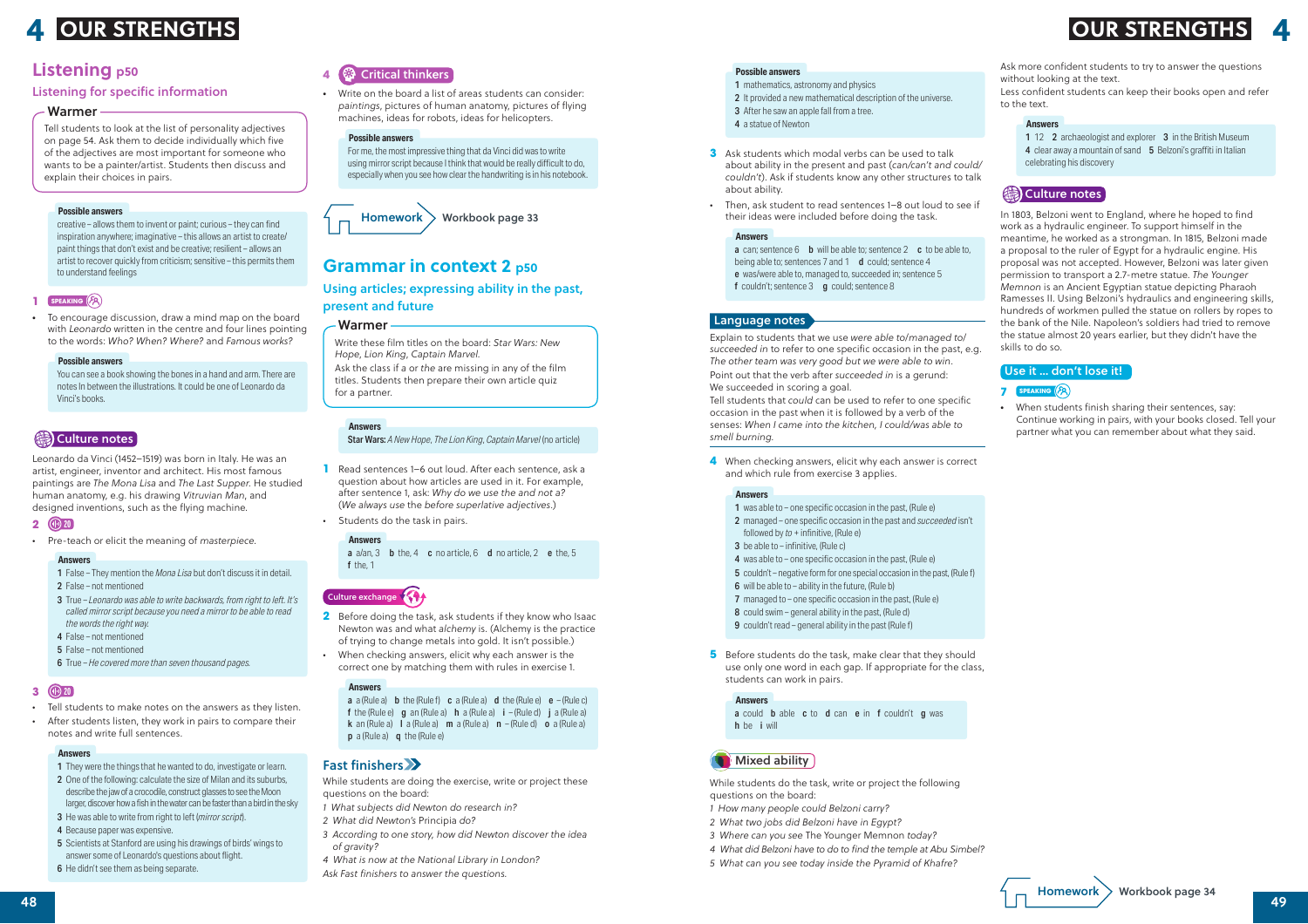

Write the adjectives below on the board. Ask students if they are *normal* or *extreme adjectives.*

*good*, *brilliant*, *fantastic*, *awesome*, *interesting*, *boring*, *fascinating*, *bad*, *awful*, *terrible*

Now write the adverbs below on the board. Ask the class which adverbs modify normal adjectives and which modify extreme adjectives.

*totally*, *very*, *absolutely*, *rather*, *completely*, *extremely*, *really*

**5a** Before students do the task, tell them to plan their essay by writing the topic of each paragraph and the ideas they want to include in their essay beside each one.

**5c** Students work in small groups to do the task.

Normal adjectives: *good, interesting, boring, bad* Extreme adjectives: *brilliant, fantastic, awesome, fascinating, awful, terrible*

Adverbs to modify normal adjectives:*very, rather, extremely, really* Adverbs to modify extreme adjectives: *totally, absolutely, completely, really*

#### **Answers**

#### Practice makes perfect

*•* Ask each group who their favourite guest is and write the names on the board. Then have the class vote on who the best guest would be.

# **Developing writing p53**

#### Writing an article 1

Ask the class if they have ever seen or met a sportsperson, TV personality, singer or someone who is known for helping others. Elicit who they saw/met, what happened and how they felt afterwards. Ask: *did you get a selfie?* Then, allow the rest of the class to ask questions about the event before the next student tells their story.

#### Warmer

#### **1 speaking**

- *•* Before students do the task, emphasise that they need to discuss who to invite and justify their reasons.
- *•* Encourage them to use the phrases for expressing opinions in the Writing bank in Unit 3, on page 41 of the Student's Book.
- **2** Before students do the task, focus attention on the photo of Jürgen Klopp. Ask the class who he is (*a professional football team manager from Germany*) and what they know about him.
- *•* Check the meaning of *he's a live wire* (*he's has lots of energy and is interesting to be with*). Students read the article quickly. Then discuss the question with the class.

# Mixed ability

Put students into mixed-ability pairs and ask them to find all the reasons for inviting Jürgen Klopp to the student's school (He's famous for being great fun, as well as being fantastic at motivating and inspiring other and great at building people's self-confidence, he's a great example of fair play and respect and he gives away 1% of his salary) and to rank them from the best reason to the worst reason.

#### 1 D 2 A 3 B 4 C **Answers**

- **4** With books closed, brainstorm with the class how we can involve the reader when writing an article. Write any useful ideas on the board.
- *•* Read together the list of techniques in the Writing bank for involving the reader before students do the task.

The student in 2 uses all of the techniques.

*you, your, we, our:* e.g. *Whether you like football or not … direct questions:* e.g. *Have you ever heard of the football manager Jürgen Klopp?*

*expressions that make a connection with the reader:* e.g. *Just imagine how somebody like that could inspire all of us … colourful, descriptive language:* e.g. *Klopp is a very cheerful, friendly, outgoing person …; He's very knowledgeable …; he's absolutely brilliant ...*

*expressions to make your opinion clear:* e.g. *Let me explain why.*

#### **Possible answers**

*Remind students that strong adjectives do not usually take very and that they need special intensifiers, e.g. absolutely (brilliant).*

**3**

#### Language notes

Explain that it's important to use lively intonation in a presentation to show that you're interested in the topic and to keep your audience interested. Model some of the expressions in the Speaking bank with lively intonation. Then say the same expressions in a dull, boring tone so students can hear the difference.

- *•* Students practise in pairs saying some of the Speaking bank expressions with lively intonation.
- **5b** To help students structure their presentation, write or project the following on the board:

*Short introduction: Who are you going to speak about and why?*

*Long middle section: What did the person do and how did they achieve this?*

*Short conclusion: Why was the person important?*

### Practice makes perfect

#### **6a speaking**

- *•* If there is time, have each student give their presentation in front of the class as this will make giving a presentation to an examiner seem easier. Alternatively, arrange the students into groups of three of four.
- *•* Encourage students to ask question after each presentation.

#### **6a speaking**

- *•* Encourage students to give constructive feedback. In particular, they should give specific advice about how their partner could improve (e.g. look at the audience more, speak more slowly).
- $\sigma$  Exam tip In this type of speaking task, students have to talk about a topic which could be a question, a title, a text or a photo. There is usually a fixed amount of time to prepare the presentation and to speak.
- *•* Make notes on the topic. Students should try to structure their notes with, for example, an introduction, a main body and a conclusion.
- *•* Students shouldn't look at their notes all the time while speaking. They should look at their audience.
- *•* Students should use intonation to show that they find in the topic interesting and to make the audience interested in what they are saying.
- *•* It's important not to speak too fast. If they speak too quickly, people will not be able to follow them.
- *•* When students don't know a word, they should explain it or use a simpler word.
- *•* Students shouldn't worry if they make a mistake. If it's easy to correct the mistake, do so. If not, just continue.
- *•* Students should try to speak for exactly the right amount of time. The more they practise, the easier this will become.

### Giving presentations 1

In groups of three, ask students to list some reasons why people become famous (play sports, social media stars, acting). Ask them if they think that all of the reasons they have given are good reasons for being famous. Then, say: *Discuss who the three most famous people in* 

*your country's history are, and why.*

*Get feedback from the different groups, encouraging them to justify their choices.*

#### Warmer

### **1 speaking**

- *•* Tell students to brainstorm answers for the question as well as guessing where the people were from and when they lived.
- *•* For possible answers, see the Culture notes.

## (编) Culture notes

Rosa Parks (1913–2005) was a US civil rights activist. She resisted racial segregation in Montgomery, Alabama, and refused to give up her bus seat to a white passenger when ordered to do so by the bus driver. She was arrested for civil disobedience, and her acts of defiance led to her becoming an important figure in the civil rights movement.

Alexander Fleming (1881–1955) was a Scottish scientist whose best-known discoveries include penicillin and an enzyme. He discovered penicillin, the world's first generally effective antibiotic, in 1928, and won the Nobel Prize® in Physiology or Medicine in 1945.

Amelia Earhart (1897–1937) was an American pilot and author. She was the first female pilot to fly solo across the Atlantic Ocean. She wrote several books describing her experiences and helped to set up the Ninety-Nines: International Organization of Women Pilots.

William Shakespeare (died 1616) was an English poet and playwright, considered by many to be the greatest writer in the English language. He is thought to have written 39 plays in his lifetime, which have been translated into many languages.

#### **2 speaking**

*•* Give students a few moments to think about this on their own before asking them to compare ideas with a partner. Tell students that they can use some of the ideas they discussed in the Warmer.

#### **3 21**

1 He chose Rosa Parks because she brought about a positive change in society by standing up for the rights of black people.

#### **Answers**

#### **4 21**

*•* After checking answers, ask why it's important to use sequencing expressions to structure an argument or events in a presentation, for example *first of all, furthermore*, etc. (*If students don't use expressions like this, their presentations may be difficult to follow*.)

I'd like to begin by saying …, I'm going to talk about …, First of all, Furthermore, It's important to remember that …, Finally, The point I'm trying to make is …, In short,

#### **Answers**

# **4 4 OUR STRENGTHS OUR STRENGTHS**

# **Developing speaking p52 Language note**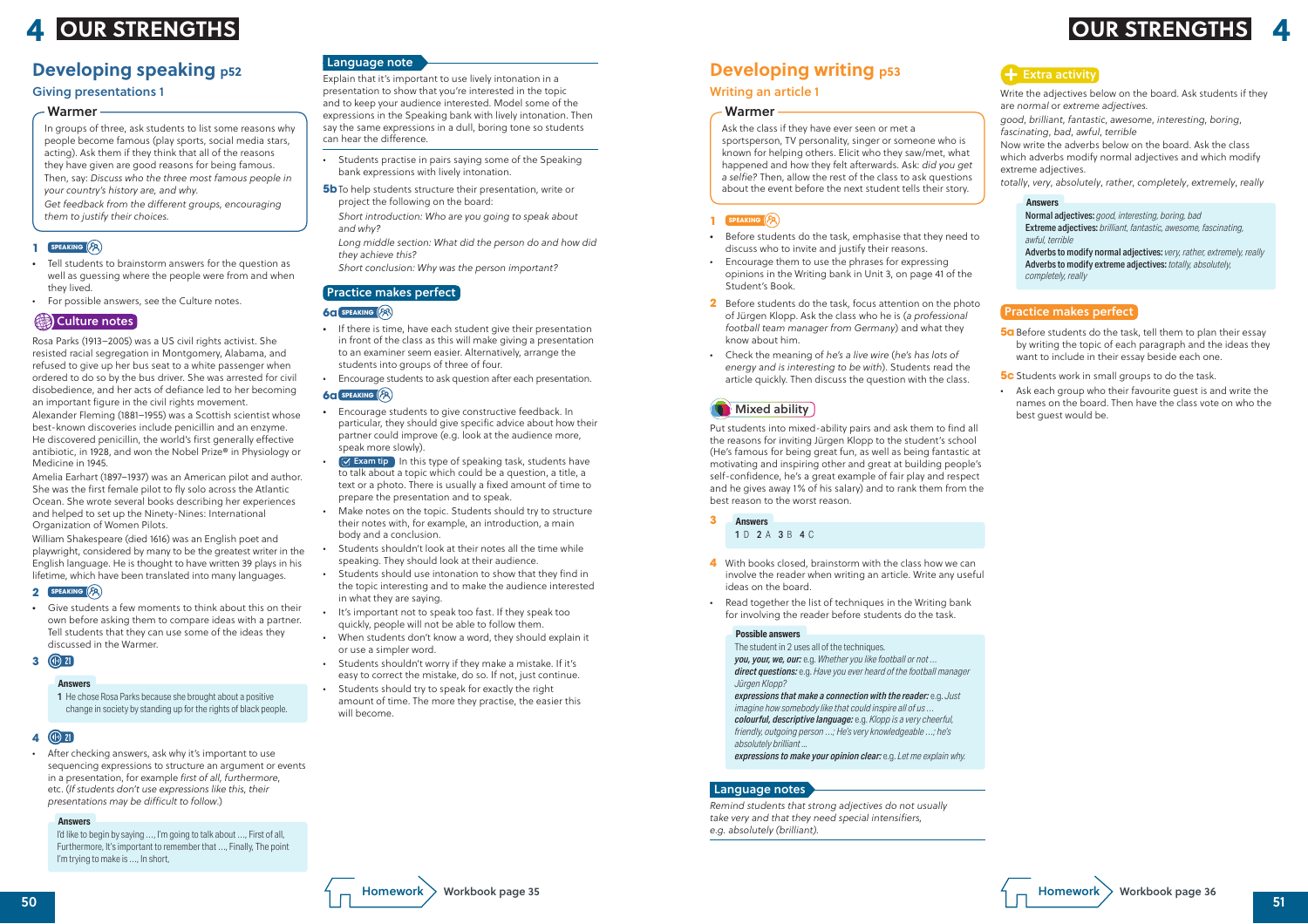# A genius from your country

## **1 SPEAKING**

- *•* If students are having problems remembering much about the Culture exchange text, write the following prompts on the board: *astronomer*, *mathematician*, *the Principia*, *story about the apple*, *mercury.*
- *•* Get feedback after students have discussed in groups. **2 speaking**
- *•* While students read the Project task, write on the board: *Who are you doing your project for? What is the aim of the project? Who are you going to do your project about?*
- *•* Organise the class into groups of three or four. Try to ensure students work in different groups from the previous Collaborative project.
- *•* After students read the Research areas, ask them to discuss, in their groups, some possible geniuses they could choose. When they have a shortlist of candidates, they can vote on which person to investigate.
- *•* Elicit that to make this decision groups should consider the content of their project, who the project is for and the skills the people in their group have.
- **3** Ask individuals to read aloud the tips and discuss them with the class.
- *•* After reading the Digital skills section, ask the class to discuss in their groups: What kind of websites do you think you will need to use in your project?
- *•* After reading the Collaboration section, ask groups to discuss: What is the difference between constructive and negative criticism? How are you going to ensure that people give feedback on other people's work in a constructive way? Then ask the groups to share their ideas.
- *•* After reading the Intercultural awareness section, ask the class: *Is it a problem if the person you choose is not very well known in other countries?*
- **4 speaking**
- *•* Establish a final deadline for the projects. Emphasise that students need to carefully plan the different stages of doing their project so that it is ready on time.
- *•* Direct students to Collaborative project plan 2 in the Workbook, page 123, to record their notes and help them prepare for the project.
- *•* When students present their projects, allow those groups who have chosen to do a presentation more time to speak and to show any visuals they have prepared.
- **5** Direct students to the Collaborative project evaluation guide in the Workbook, page 127, to help them evaluate their own and other groups' projects.

1 musician 2 improvement 3 confidence 4 education 5 darkness 6 creator 7 electrician 8 laziness

1 as hard 2 than 3 the hotter it gets 4 faster 5 as 6 most 7 earlier 8 carefully

- 1 I met a friend yesterday in the city centre.
- 2 The most important thing in life is having friends.
- 3 Experts say the government is having problems.
- 4 I like listening to actors and the things they say about life in Hollywood.

# **Virtual Classroom Exchange**

*•* Connect with teachers and students in other countries and encourage students to present their projects to each other.

# **Reading**

1 **SPEAKING** 

#### **Answers**

- Sentence: I haven't flown to Italy for/in over a year.
- 1 I, to Italy, over a year
- 2 The subject and predicate

**2**

- 1 not as/so cold as
- 2 such a lovely beach
- 3 are better at science than
- 4 learning
- 5 disobey

### **Answers**

# Speaking

- **4 speaking**
- *•* Before students do the task, remind them that they have learnt the grammar for comparing in Unit 4 and that they learnt to compare two photos in Unit 3. Elicit language for comparing two photos. Write any helpful suggestions on the board and add your own if necessary. Possible ideas: *comparative adjectives + than*
	- *(not) as … as*
	- *less … than*

*Photo A shows … whereas/while photo B shows …*

- *… on the one hand, … on the other hand*
- *•* Then, elicit possible expressions for giving and justifying opinions and justifying. For example:

Giving opinions: *I think/In my opinion,/It seems to me that Justifying opinions: This is because …, The reason I say this is …*

- *•* If you wish, go to page 145 to continue working through the Exam success section for these two units.
- *•* See the Exam Trainer, Workbook pages 102–103 s 95, 102 and 103 for more information and practice of these First for Schools tasks.

Grammar savvy

#### **Vocabulary test**

#### **Possible answers**

1 big-headed 2 extroverted/ sociable/outgoing 3 untrustworthy 4 narrow-minded 5 insecure 6 quiet 7 tactless

#### **Answers 2**

#### **Answers**

**1**

**3**

1 pain 2 laugh 3 animal 4 mouth 5 spark

#### **Grammar test**

#### **Answers 1**

- 1 Yesterday the firefighters managed to rescue five people from a burning house.
- 2 They succeeded in climbing the mountain.
- 3 I can speak English.
- 4 I've got tickets so I'll be able to see the match next week.
- 5 I had to go through the window because I couldn't open the door.
- 6 I'd really like to be able to play a musical instrument.
- 7 Yesterday I was able to buy/managed to buy/succeeded in buying/ couldn't buy tickets for the concert!

#### **Answers 2**

#### **Answers 3**

• See Grammar savvy, Workbook page 115, for extra practice and revision of the key language from the two *Grammar in context* pages in the unit.



# **Test yourself p55**

• Direct students to the STEAM section, Workbook pages 104–111, where they are shown how to solve cross-curricular challenges.

# **4**

# **OUR STRENGTHS Exam success Units 3–4 p56 <b>Collaborative project 2 p57**